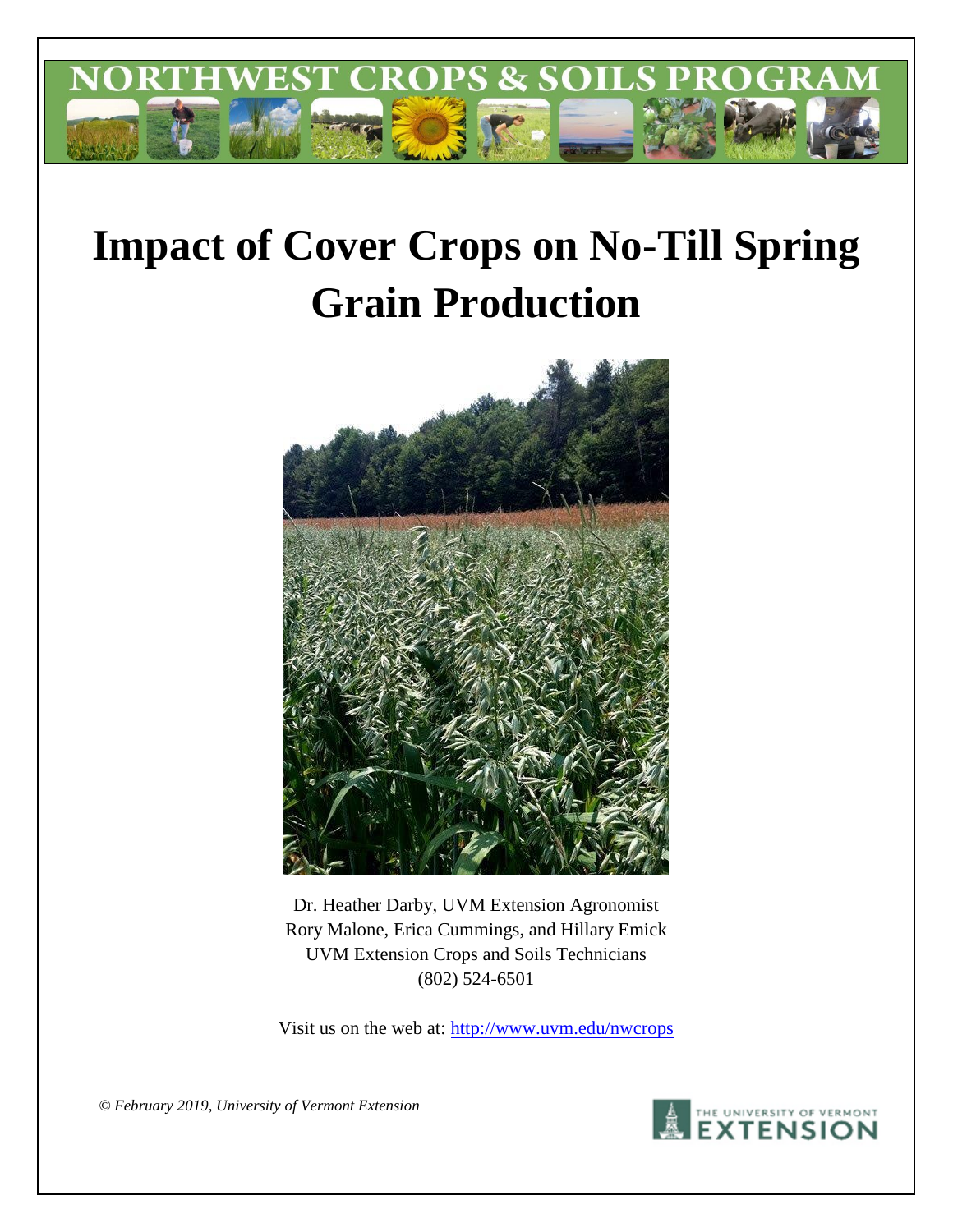## **IMPACT OF COVER CROPS ON NO-TILL SPRING GRAIN PRODUCTION Dr. Heather Darby, University of Vermont Extension heather.darby[at]uvm.edu**

Soil health is fundamentally important to crop productivity. Cover cropping is one method of improving soil health, by preventing soil erosion and nutrient runoff, improving soil aggregation and nutrients, as well as providing other benefits to soils and crop productivity. Cover crops have also been noted for their ability to suppress weeds. Some cover crops have been noted for their allelopathic characteristics, which can decrease the germination of weeds. Farmers are striving to reduce inputs and welcome the multiple benefits that cover crops afford. No-till and reduced tillage practices can also increase water infiltration and reduce soil degradation while keeping carbon in the soil. Different types of cover crops, such as grasses, legumes, and brassicas, have different benefits for soil health and nutrient retention. Cover crops are even being utilized as a forage on dairy farms. There is a need for more research on cover crops to define the best species, varieties, and mixes for a Northeastern climate and for achieving higher cash crop yields. To examine the efficacy of winter terminated cover crops on yield of no-till spring wheat, the University of Vermont Extension's Northwest Crop and Soils (NWCS) Program conducted a field trial with cover crops planted in fall 2017 and a crop of spring wheat grown in the 2018 field season. The suitability of the cover crops to serve as a forage were also examined.

## **MATERIALS AND METHODS**

Winter terminated cover crops were planted on 17-Aug 2017 at Borderview Research Farm in Alburgh, VT with a cone seeder into 5' x 20' plots (Table 1). The treatments included five cover crop treatments and a non-cover cropped control. Cover crop treatments consisted of 'Hayking' Sudangrass at 65 lbs ac<sup>-1</sup>, 'Everleaf' oats at 125 lbs ac<sup>-1</sup>, 'Wonderleaf' millet at 30 lbs ac<sup>-1</sup>, 'Glenn' spring wheat at 125 lbs ac<sup>-1</sup>, and a cover crop mix of 'Everleaf' oats, 'Frostmaster' peas, 'Dixie' crimson clover, and 'Eco-till' radish at 80, 30, 8, and 3 lbs ac<sup>-1</sup> respectively. The experimental design was a randomized complete block with eight replicates. Fall biomass was harvested from a  $0.25$  m<sup>2</sup> quadrat in each plot on 7-Oct 2017, in order to calculate dry matter yields and forage quality. The biomass harvested from the non-cover cropped control consisted of weeds. The biomass samples were dried, ground in a Wiley mill, then ground again in an UDY Corporation cyclone laboratory mill (1mm screen). Ground samples were analyzed on 14-Jan 2019 for dry matter, crude protein (CP), acid detergent fiber (ADF), neutral detergent fiber (NDF), and 30-hour digestible NDF (NDFD), and lignin using a FOSS NIRS (near infrared reflectance spectroscopy) DS2500 Feed and Forage analyzer at the University of Vermont's Cereal Grain Testing Laboratory, in Burlington, VT. Samples were then analyzed for carbon and nitrogen at the University of Vermont's Agricultural and Environmental Testing Laboratory on a CN Elemental Analyzer.

The CP content of forages are mixtures of true proteins; amino acids and non-protein nitrogen, and is determined by multiplying the amount of nitrogen by 6.25. The more fiber a forage contains, the greater the feeding value, since the fiber components of the plant are the less digestible fraction. Neutral detergent fiber (NDF) measures the total fiber content, which includes cellulose, hemicellulose, and lignin. NDFD is based on the in vitro digestibility calculation over a specified period of time. In this report, NDFD is based on 48-hour in vitro testing.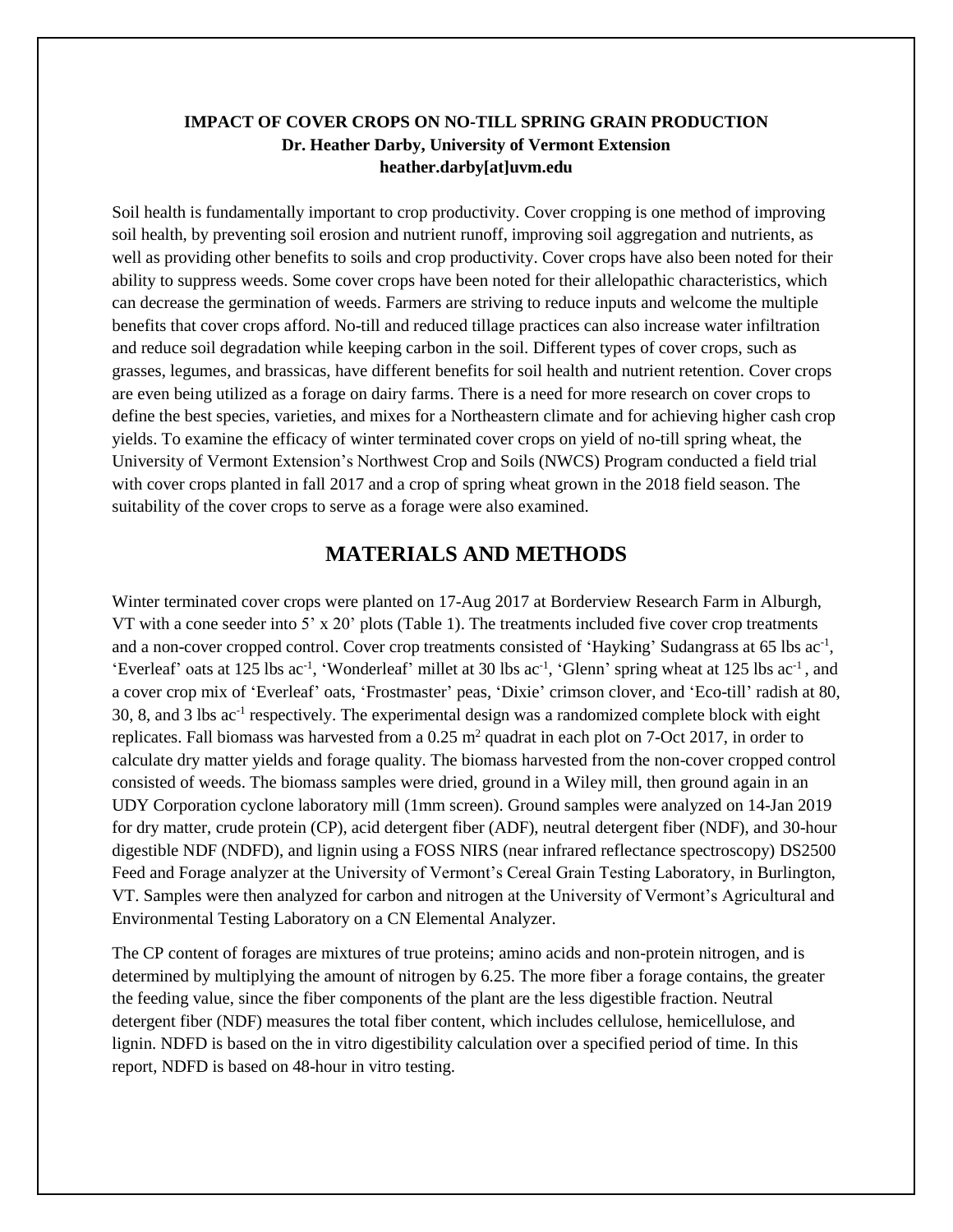Hard red spring wheat (variety: Major) was planted into no-till plots on 2-May 2018 with a Sunflower grain drill at a rate of 125 lbs ac<sup>-1</sup>. Spring wheat heights, lodging, and bird damage data (three heights in cm per plot) were collected on 7-Aug. Heights were determined by measuring three heights per plot with a meter stick. Lodging and bird damage was assessed visually and recorded as a percentage of the plot. The 5' x 20' plots of spring wheat were harvested on 10-Aug 2018 with an Almaco SPC50 plot combine. Yield was determined at harvest.

|                                            | <b>Borderview Research Farm Alburgh, VT</b> |
|--------------------------------------------|---------------------------------------------|
| Soil type                                  | Benson rocky silt loam 3-8% slope           |
| Previous crop                              | Spring barley                               |
| Cover crop planting date                   | 17-Aug 2017                                 |
| Plot size (feet)                           | 5 x 20                                      |
| Replicates                                 | 8                                           |
| Spring wheat planting date                 | 2-May 2018                                  |
| Spring wheat seeding rate (lbs $ac^{-1}$ ) | 125                                         |
| Harvest date                               | 10-Aug 2018                                 |

**Table 1. No-till spring grain cover cropping trial specifics for Alburgh, VT, 2018.**

Data were analyzed using a general linear model procedure of SAS (SAS Institute, 1999). Replications were treated as random effects, and treatments were treated as fixed. Mean comparisons were made using the Least Significant Difference (LSD) procedure where the F-test was considered significant, at p<0.10. Variations in genetics, soil, weather, and other growing conditions can result in variations in yield and quality. Statistical analysis makes it possible to determine whether a difference between treatments is significant or whether it is due to natural variations in the plant or field. At the bottom of each table, a

LSD value is presented for each variable (i.e. yield). Least Significant Differences (LSDs) at the 0.10 level of significance are shown. This means that when the difference between two treatments within a column is equal to or greater to the LSD value for the column, there is a real difference between the treatments 90% of the time. In the example to the right, treatment C was significantly different from treatment A, but not from treatment B. The

| <b>Treatment</b> | Yield  |
|------------------|--------|
| A                | 6.0    |
| B                | $7.5*$ |
| $\subset$        | 9.0    |
| LSD              | 2.0    |

difference between C and B is 1.5, which is less than the LSD value of 2.0 and so these treatments were not significantly different in yield. The difference between C and A is equal to 3.0, which is greater than the LSD value of 2.0. This means that the yields of these treatments were significantly different from one another. The asterisk indicates that treatment B was not significantly lower than the top yielding treatment, indicated in bold.

## **RESULTS**

Weather data were recorded with a Davis Instrument Vantage Pro2 weather station, equipped with a WeatherLink data logger at Borderview Research Farm in Alburgh, VT (Tables 2 and 3). August 2017 was colder and wetter than average, while September and October were hotter and drier than average. The following winter months were cold and dry with little variation from historical averages, followed by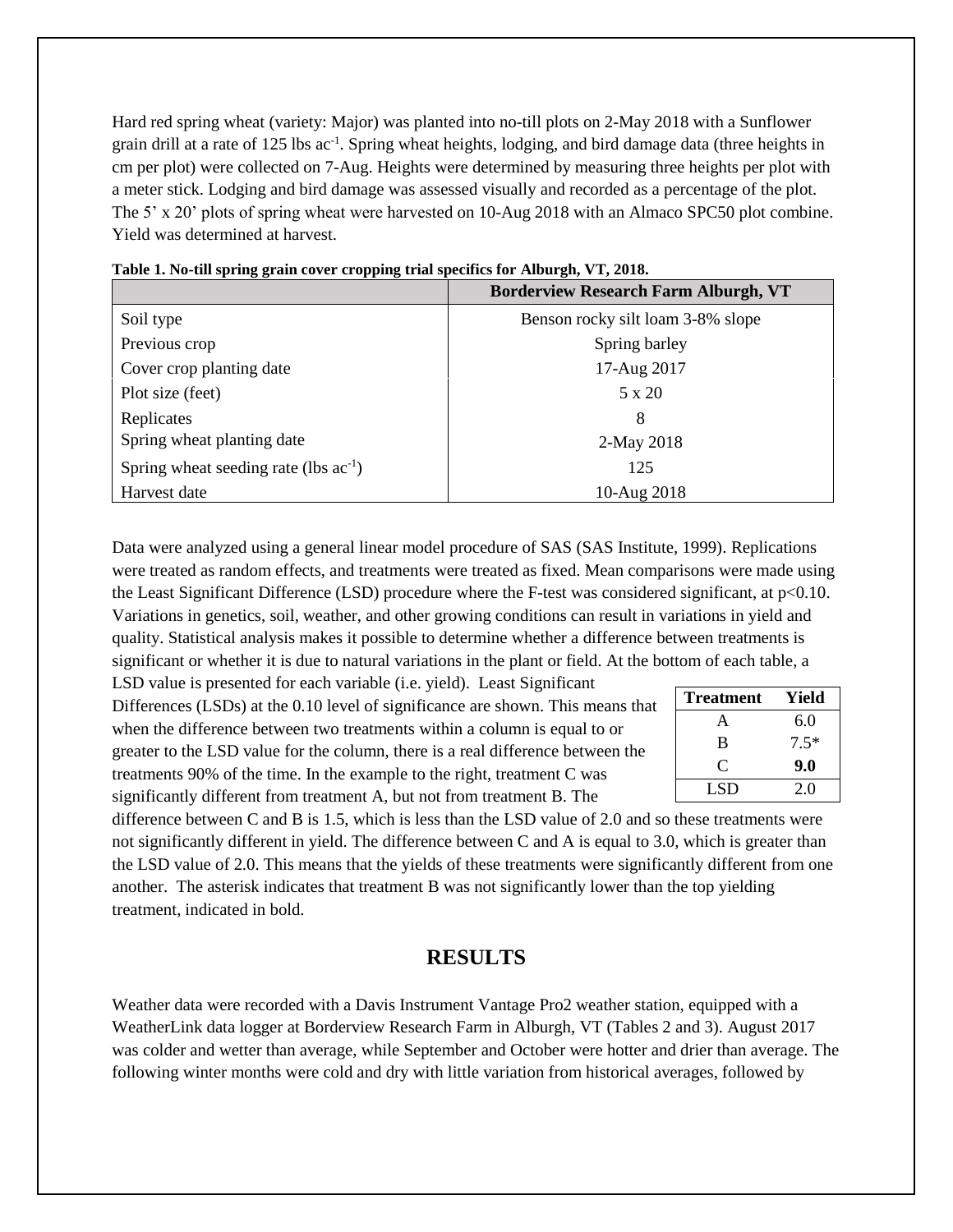departures from the historical averages in an unseasonably warm February and unseasonably cold and wet April, followed by a warm and dry May.

|                                   |               |                  | 2017    |                 |                 |
|-----------------------------------|---------------|------------------|---------|-----------------|-----------------|
| Alburgh, VT                       | <b>August</b> | <b>September</b> | October | <b>November</b> | <b>December</b> |
| Average temperature $(^{\circ}F)$ | 67.7          | 64.4             | 57.4    | 35.2            | 18.5            |
| Departure from normal             | $-1.07$       | 3.76             | 9.16    | $-2.96$         | $-7.41$         |
|                                   |               |                  |         |                 |                 |
| Precipitation (inches)            | 5.5           | 1.8              | 3.3     | 2.3             | 0.8             |
| Departure from normal             | 1.63          | $-1.80$          | $-0.31$ | $-0.84$         | $-1.59$         |
|                                   |               |                  |         |                 |                 |
| Growing Degree Days (base 32°F)   | 1108          | 971              | 786     | 202             | 56              |
| Departure from normal             | $-31$         | 113              | 284     | 17              | 56              |

**Table 2. Seasonal weather data collected in Alburgh, VT for Aug-Dec 2017.**

Based on weather data from a Davis Instruments Vantage Pro2 with WeatherLink data logger. Historical averages are for 30 years of NOAA data (1981-2010) from Burlington, VT.

|                                      | 2018           |          |              |         |            |         |         |               |
|--------------------------------------|----------------|----------|--------------|---------|------------|---------|---------|---------------|
| Alburgh, VT                          | <b>January</b> | February | <b>March</b> | April   | <b>May</b> | June    | July    | <b>August</b> |
| Average<br>temperature $(^{\circ}F)$ | 17.1           | 27.3     | 30.4         | 39.2    | 59.5       | 64.4    | 74.1    | 72.8          |
| Departure from<br>normal             | $-1.73$        | 5.79     | $-0.66$      | $-5.58$ | 3.10       | $-1.38$ | 3.51    | 3.96          |
|                                      |                |          |              |         |            |         |         |               |
| Precipitation<br>(inches)            | 0.8            | 1.2      | 1.5          | 4.4     | 1.9        | 3.7     | 2.4     | 3.0           |
| Departure from<br>normal             | $-1.26$        | $-0.60$  | $-0.70$      | 1.61    | $-1.51$    | 0.05    | $-1.72$ | $-0.95$       |
|                                      |                |          |              |         |            |         |         |               |
| <b>Growing Degree</b>                | 53             | 93       | 90           | 272     | 853        | 973     | 1305    | 1264          |
| Days (base 32°F)                     |                |          |              |         |            |         |         |               |
| Departure from<br>normal             | 53             | 93       | 90           | $-112$  | 97         | $-42$   | 107     | 125           |

**Table 3. Seasonal weather data collected in Alburgh, VT for Jan-Aug 2018.**

Based on weather data from a Davis Instruments Vantage Pro2 with WeatherLink data logger. Historical averages are for 30 years of NOAA data (1981-2010) from Burlington, VT.

The summer of 2018 was hotter and drier than normal, with above average and record-setting temperatures from July to August. From May to August, less precipitation than average was received. Between May 2018 and August 2018, there were 4395 Growing Degree Days (GDDs), 287 above the 30 year average.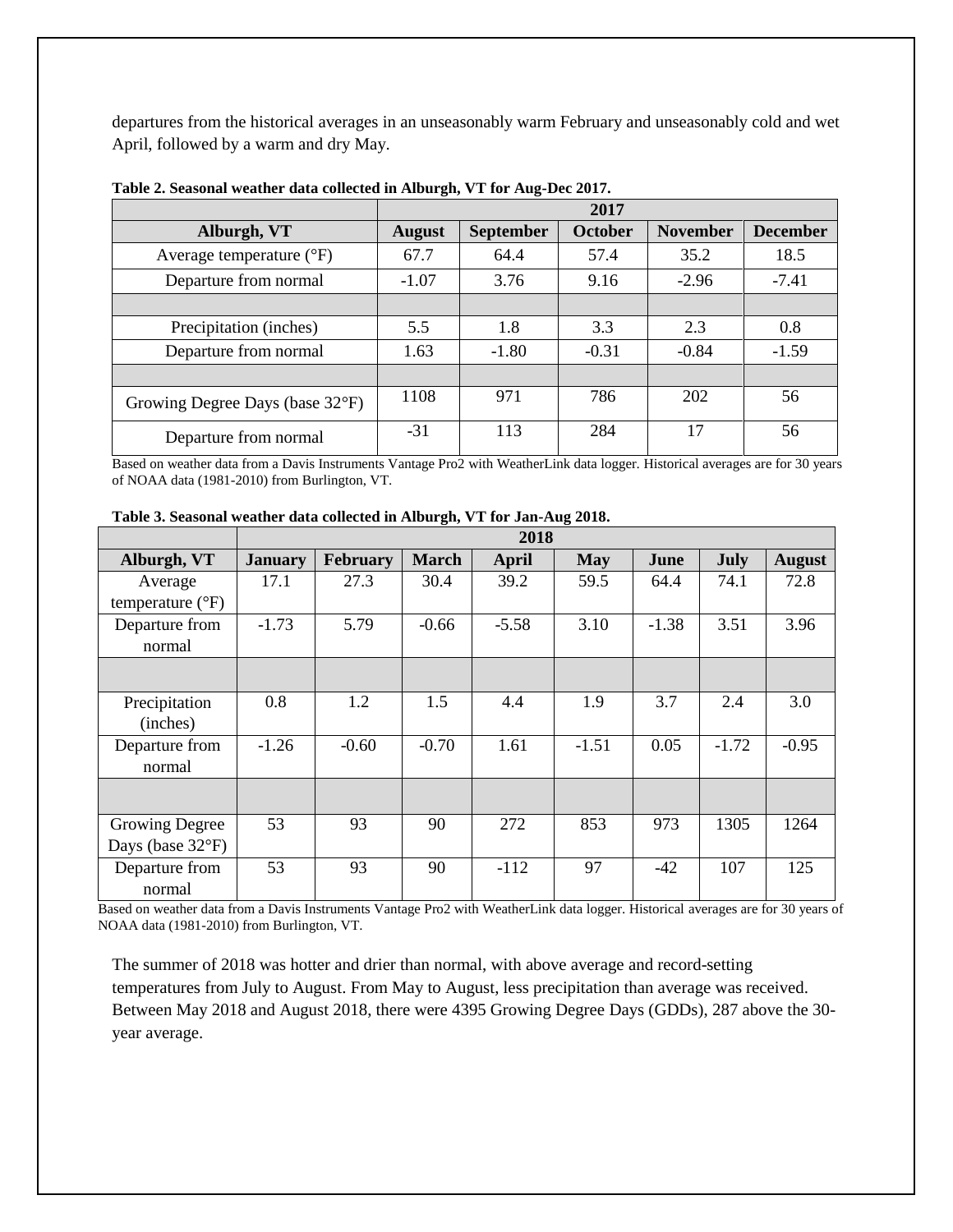#### **Winter Terminated Cover Crop Results**

The oats, cover crop mix, and spring wheat treatments had the highest dry matter yields, which were significantly greater than those of the millet, Sudangrass, and the control. The control, which consisted of weeds, had significantly higher CP concentrations, followed by Sudangrass, millet, and the mix. Wheat had significantly lower CP concentrations than all of the other treatments (Table 4).

| <b>Treatment</b>   | DM<br>yield                   | DM                | $\bf CP$<br>$%$ of | <b>ADF</b><br>$%$ of | <b>NDF</b><br>$%$ of | <b>NDFD</b>       | Lignin<br>$%$ of   |
|--------------------|-------------------------------|-------------------|--------------------|----------------------|----------------------|-------------------|--------------------|
|                    | $\text{lbs}$ ac <sup>-1</sup> | $\frac{1}{2}$     | DM                 | <b>DM</b>            | <b>DM</b>            | $%$ of DM         | DM                 |
| Control            | 1973 <sup>b</sup>             | $94.4^{b}$        | $20.1^{\rm a}$     | 23.7 <sup>c</sup>    | 40.5 <sup>c</sup>    | $28.1^\circ$      | 3.41 <sup>c</sup>  |
| Wonderleaf millet  | 1787 <sup>b</sup>             | $94.3^{bc}$       | $16.1^{b}$         | $32.5^{ab}$          | 56.8 <sup>ab</sup>   | $31.5^{b}$        | 5.31 <sup>ab</sup> |
| Mix                | 2897 <sup>a</sup>             | 93.9 <sup>c</sup> | $15.1^{bc}$        | 30.4 <sup>b</sup>    | 50.0 <sup>c</sup>    | 34.8 <sup>a</sup> | 3.68 <sup>c</sup>  |
| Everleaf oats      | $2922^a$                      | $94.1^{bc}$       | $14.1^\circ$       | $30.6^b$             | $55.2^{bc}$          | 35.0 <sup>a</sup> | 3.96 <sup>c</sup>  |
| Hayking sudangrass | 1858 <sup>b</sup>             | $94.3^{bc}$       | $16.3^{b}$         | $34.6^{\circ}$       | $61.4^{\circ}$       | $32.0^b$          | 4.77 <sup>b</sup>  |
| Glenn spring wheat | $2655^{\rm a}$                | 95.0 <sup>a</sup> | 10.9 <sup>d</sup>  | $33.3^{a}$           | 58.3 <sup>ab</sup>   | $25.5^d$          | 5.72 <sup>a</sup>  |
| LSD(0.10)          | 639                           | 0.465             | 1.29               | 2.42                 | 5.55                 | 1.22              | 0.558              |
| Trial mean         | 2349                          | 94.3              | 15.4               | 30.8                 | 53.7                 | 31.1              | 4.48               |

| Table 4. Impact of treatment on cover crop yield and forage quality, Alburgh, VT, 2018. |  |  |  |
|-----------------------------------------------------------------------------------------|--|--|--|
|-----------------------------------------------------------------------------------------|--|--|--|

Treatments within a column with the same letter are statistically similar. Top performers are in **bold**.

LSD – Least significant difference.

The control, oats, and cover crop mix had the lowest ADF and NDF concentrations, which is an indicator of higher quality. The Sudangrass, millet, and wheat had the highest ADF and NDF concentrations. The mix and oats had significantly higher 30-hour digestible NDF (NDFD) than the other treatments. The control, oats, and mix had the significantly lower lignin content in comparison to all other treatments.

|                    | <b>Carbon</b>     | <b>Nitrogen</b>   | C: N               |
|--------------------|-------------------|-------------------|--------------------|
| <b>Treatment</b>   | $\frac{0}{0}$     | $\frac{0}{0}$     | ratio              |
| Control            | $41.5^{b}$        | 2.89 <sup>a</sup> | 14.6 <sup>c</sup>  |
| Wonderleaf millet  | $41.4^{b}$        | $2.36^{b}$        | 17.7 <sup>b</sup>  |
| Mix                | 40.2 <sup>c</sup> | $2.28^{b}$        | 18.0 <sup>b</sup>  |
| Everleaf oats      | $41.4^{b}$        | 2.19 <sup>b</sup> | 19.01 <sup>b</sup> |
| Hayking sudangrass | $42.6^{\circ}$    | $2.34^{b}$        | $18.5^{b}$         |
| Glenn spring wheat | $42.9^{\rm a}$    | 1.61 <sup>c</sup> | 26.9 <sup>a</sup>  |
| LSD(0.10)          | 0.632             | 0.209             | 1.62               |
| Trial mean         | 41.7              | 2.28              | 19.1               |

#### **Table 5. Cover crop treatment carbon and nitrogen results, 2018.**

Treatments within a column with the same letter are statistically similar. Top performers are in **bold.** LSD – Least significant difference.

Table 5 shows the carbon and nitrogen content of the cover crops by treatment. Spring wheat and Sudangrass had significantly higher percentages of carbon than other treatments, and the mix had significantly less than other treatments. Percent nitrogen was significantly higher in the control and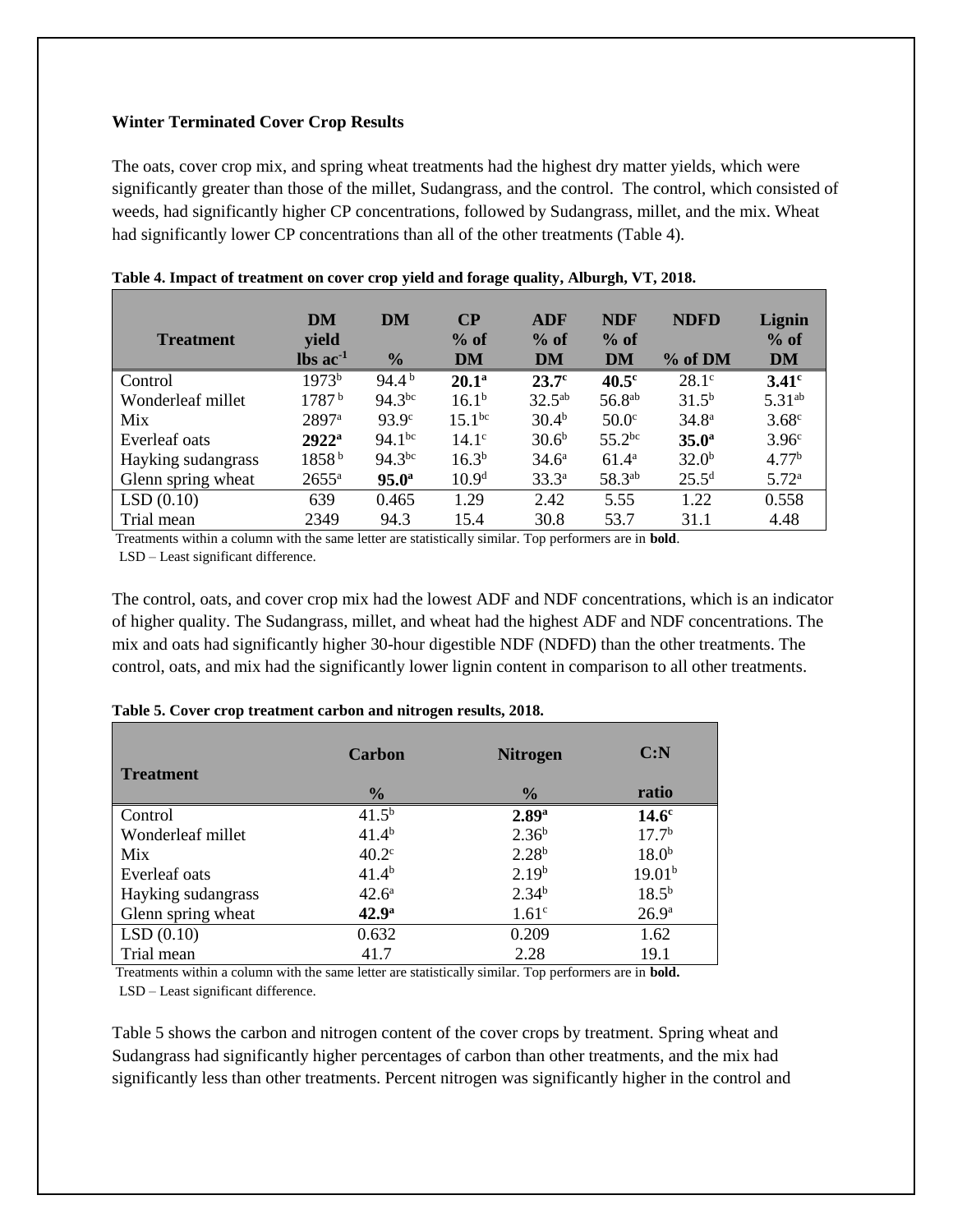significantly lower in the spring wheat. The millet, mix, oats, and Sudangrass did not significantly differ from each other.

### **No-till Results**

There were no lodging or bird damage evident in the trial. Many of the plots were overgrown with weeds and had little to no spring wheat present at harvest. There was not enough seed produced from most plots to be able to measure harvest moisture and test weight, due to the minimum amount of grain required by the moisture meter.

| <b>Treatment</b>          | <b>Average wheat</b><br>height<br>$\mathbf{cm}$ | Wheat<br>grain yield<br>$\text{lbs}$ ac <sup>-1</sup> |
|---------------------------|-------------------------------------------------|-------------------------------------------------------|
| Control                   | 28.6 <sup>d</sup>                               | 0.00 <sup>b</sup>                                     |
| Wonderleaf millet         | 35.6 <sup>cd</sup>                              | $13.2^{b}$                                            |
| $Mix +$                   | $75.1^{ab}$                                     | 625 <sup>a</sup>                                      |
| Everleaf oats             | 80.7 <sup>a</sup>                               | $644^{\mathrm{a}}$                                    |
| <b>Hayking Sudangrass</b> | $42.4^\circ$                                    | $17.4^{b}$                                            |
| Glenn spring wheat        | $63.8^{b}$                                      | $97.8^{b}$                                            |
| LSD(0.10)                 | 13.4                                            | 129                                                   |
| Trial mean                | 54.3                                            | 233                                                   |

| Table 6. Spring wheat (var 'Major') heights and yields by treatment, Alburgh, VT, 2018. |  |  |
|-----------------------------------------------------------------------------------------|--|--|

Treatments within a column with the same letter are statistically similar. Top performers are in **bold.**

LSD – Least significant difference.

†- 'Everleaf' oats, 'Frostmaster' peas, 'Dixie' crimson clover, 'Eco-till' radish

The height of the wheat grown following cover crops treatments mix, oats, and spring wheat had significantly greater heights than the other cover crop treatments, where the oats were the top performer, followed by the mix (Table 6). The oats and mix were statistically similar. The oats and mix also resulted in the highest wheat yields (Figure 1), and were significantly greater than all of the other treatments (P<0.0001).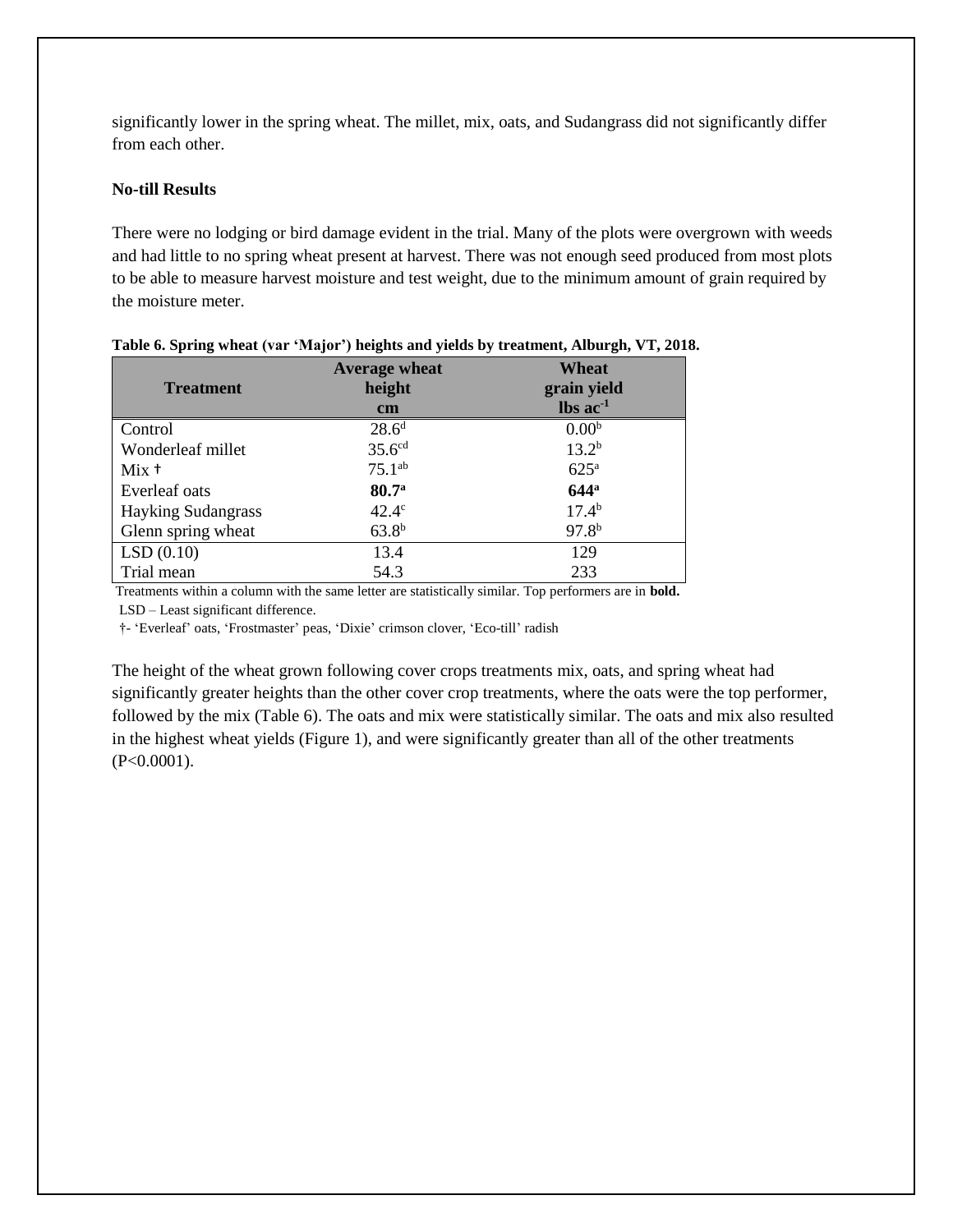

**Figure 1. Major spring wheat yields by cover crop treatments, Alburgh, VT, 2018.** 

# **DISCUSSION**

The cover crops exhibited value as a forage for livestock operations. The oats and oats mix provided high forage quality and spring wheat yields. While there was a poor overall yield in this trial for spring wheat, the Everleaf oats and cover crop mix were the top-performing treatments in terms of subsequent spring wheat heights and yields. The oats and mix yields were approximately 500 lbs ac<sup>-1</sup> greater than the next highest yielding cover crop, the Glenn spring wheat, and at least 30-fold greater than the yields of the other cover crop treatments.

The presence of Everleaf oats in both the oats and cover crop mix treatments appears to be a key factor in the positive correlation of the two treatments with spring wheat yield. The summer annuals would likely respond more favorably if planted with Everleaf oats. The nitrogen and C:N ratios of Everleaf oats and the mix did not significantly differ from each other, or the millet and Sudangrass. This may indicate that the nitrogen content of the oats and mix was not a sole factor influencing subsequent spring wheat yield. Although weed biomass was not recorded, usually treatments containing oats had far less weed pressure compared to other treatments. Oats have been documented to produce root exudates that can suppress seed germination. Further research must be conducted to evaluate if oats can provide adequate weed suppression.

It is important to remember this trial only represents one season of data. Further study is needed to evaluate the efficacy of oats as cover crops. If the results of this trial are reproducible in future years, oats may be a cover crop that farmers could implement to suppress weeds and improve soil health and water quality while also increasing their subsequent cash crop yields.